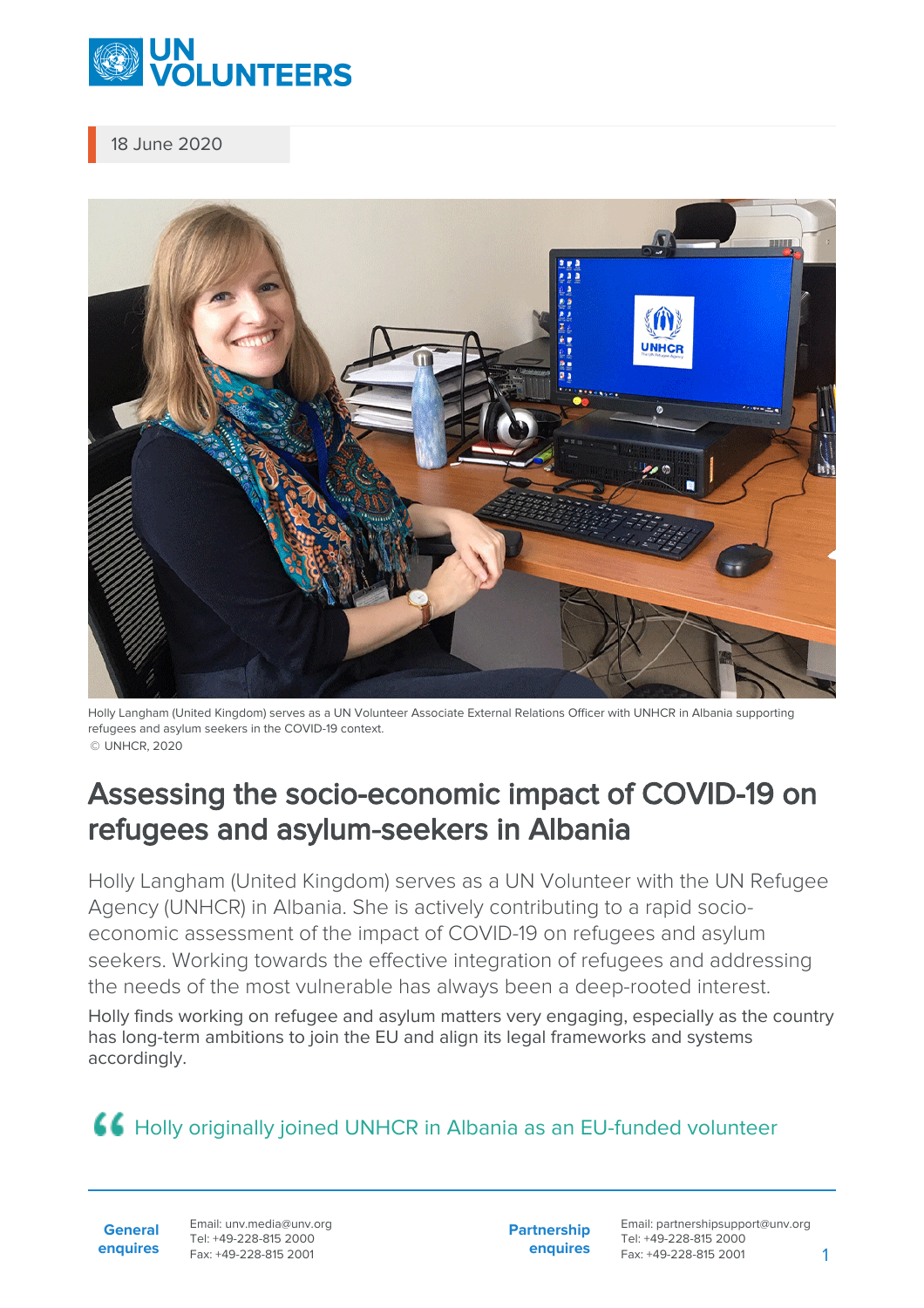

in August 2019. We were then happy to welcome her back to the **46** team as a UN Volunteer Associate External Relations Officer, in May 2020. The fact that she already knows the context and her colleagues well has meant that she has really been able to hit the ground running in this new role.-- Pablo Zapata, UNHCR Representative

Due to the pandemic, Holly had to dive in to work rapidly and support her team. Immediately after starting her assignment, she was already reporting on the impact of the pandemic on persons of concern, including a socio-economic assessment of the impact on refugees and asylum-seekers.

**CC** The socio-economic assessment confirmed the worrying negative impact that lockdown measures are having on jobs and reliable household incomes of people of concern. Now we're using this as a basis for national response plans and social protection schemes going forward, in collaboration with the government. --Holly Langham, UN Volunteer Associate External Relations Officer

Regionally, UNHCR is focused on providing effective protection and solutions to asylumseekers fleeing conflict or persecution -- especially those with the intention to remain in the region and those with specific protection needs.

Holly's role is to coordinate agency relations with external partners, including potential donors and embassies. She drafts regular reports, briefings and other documents to contribute to operations and partnership building.

**I** contribute to build partnerships among bilateral partners in support of refugee and asylum-seeker rights in the country, to ensure their effective inclusion and integration in society and that no-one is left behind. --Holly Langham

The Western Balkans have traditionally been seen as a region of transit for many of those arriving in mixed movements of migrants and asylum-seekers. However, in recent years, UNHCR has been engaging closely with national governments to enhance asylum systems

**General**

**enquires** Tel: +49-228-815 2000 Fax: +49-228-815 2001 Email: unv.media@unv.org<br>Tel: +49-228-815 2000

**Partnership enquires**

Email: partnershipsupport@unv.org Tel: +49-228-815 2000 Fax: +49-228-815 2001 2